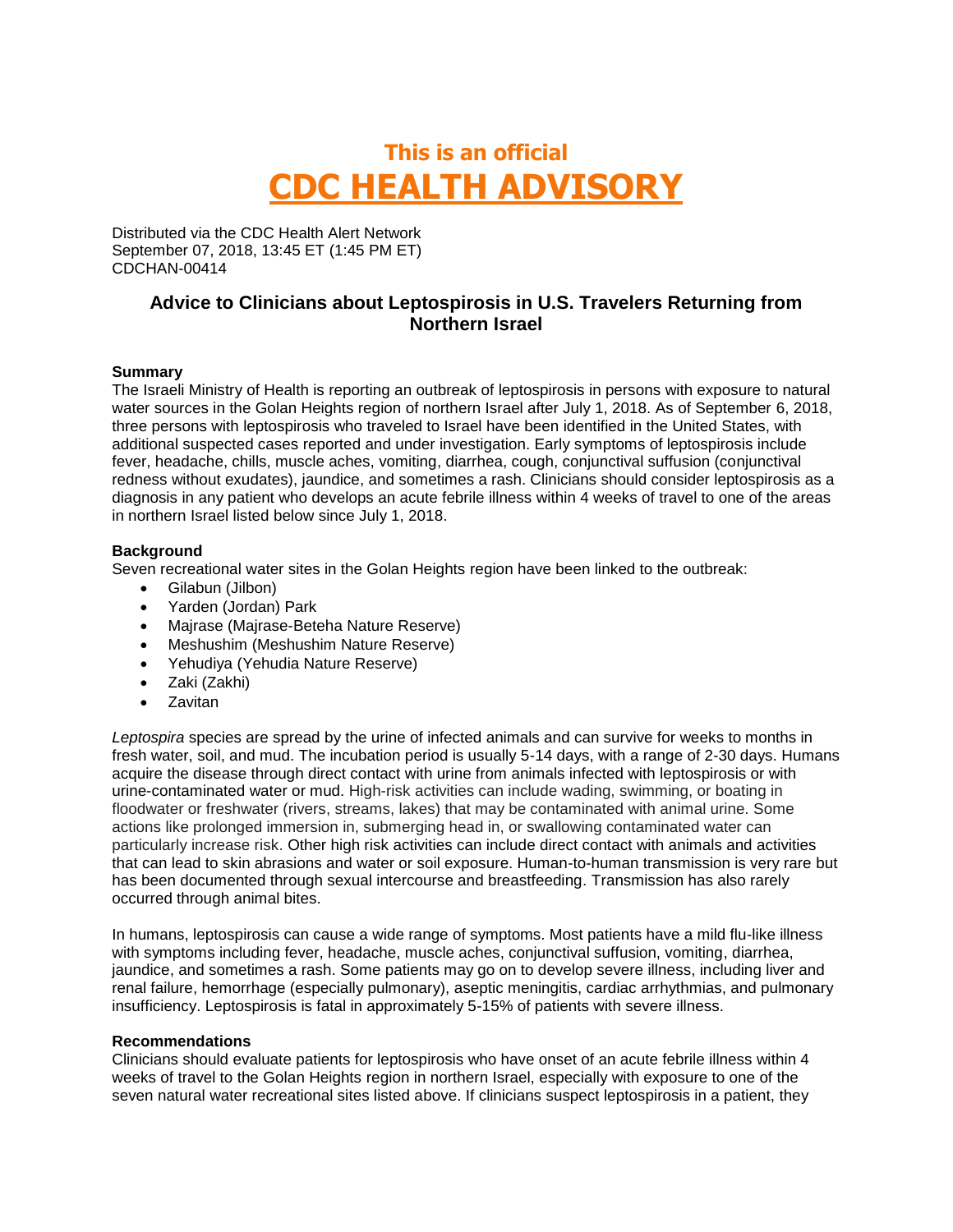should initiate treatment with antibiotics (e.g., doxycycline or penicillin) prior to receiving results of diagnostic tests, as earlier treatment is associated with a decrease in duration and severity of disease. For more specifics about antibiotics and dosage, please see CDC's [leptospirosis fact sheet for clinicians.](https://www.cdc.gov/leptospirosis/pdf/fs-leptospirosis-clinicians-eng-508.pdf)

Commercially available tests include:

- Polymerase chain reaction (PCR): a positive result is confirmatory, but a negative result does not rule out leptospirosis.
	- o In the acute phase of illness, leptospires are present in the blood (septicemia) for approximately the first 4–6 days of illness. Leptospires may be shed intermittently in the urine after approximately the first week of illness onset.
- Screening (non-confirmatory) IgM-based serologic assays (ELISA, ImmunoDot): serologic test results may be falsely negative early in the course of the disease.
	- $\circ$  Antibodies to leptospires develop between 3-10 days after symptom onset, thus any serologic test must be interpreted accordingly. Negative serologic test results from samples collected in the first week of illness do not rule out disease. Repeat serologic testing on convalescent-phase samples collected 7-14 days after the first testing.

Samples can be sent to the Centers for Disease Control and Prevention (CDC) for confirmatory testing (PCR and confirmatory serologic testing by the microscopic agglutination test). Send all specimens through the state/territorial public health department, unless authorized to send directly to CDC. Specimen submission instructions are available at CDC's Zoonoses and Select Agent Laboratory website [\(https://www.cdc.gov/ncezid/dhcpp/bacterial\\_special/zoonoses\\_lab.html\)](https://www.cdc.gov/ncezid/dhcpp/bacterial_special/zoonoses_lab.html).

It is best to submit as many specimen types as possible (both in terms of type of body fluid and collection date within illness progression). Recommended specimens based on collection timing:

- Acute-phase illness (first week): whole blood and serum
- Convalescent-phase illness (after first week): serum, with or without urine

Leptospirosis is a nationally notifiable disease. Clinicians should report leptospirosis cases to their local/state health department according to their state's disease reporting requirements.

### **For More Information**

- 1. Leptospirosis diagnosis and management <https://www.cdc.gov/leptospirosis/index.html>
- 2. CDC leptospirosis fact sheet for clinicians <https://www.cdc.gov/leptospirosis/pdf/fs-leptospirosis-clinicians-eng-508.pdf>
- 3. Leptospirosis chapter in CDC Health Information for International Travel (Yellow Book) <https://wwwnc.cdc.gov/travel/yellowbook/2018/infectious-diseases-related-to-travel/leptospirosis>
- 4. Travel health notice on leptospirosis cases: <https://wwwnc.cdc.gov/travel/notices/watch/leptospirosis-israel>
- 5. New CDC "Think Travel" posters to remind clinicians and patients about the importance of travel history <https://wwwnc.cdc.gov/travel/page/infographics-travelers#thposters>
- 6. CDC-INFO <https://www.cdc.gov/cdc-info/index.html> or 1-800-232-4636